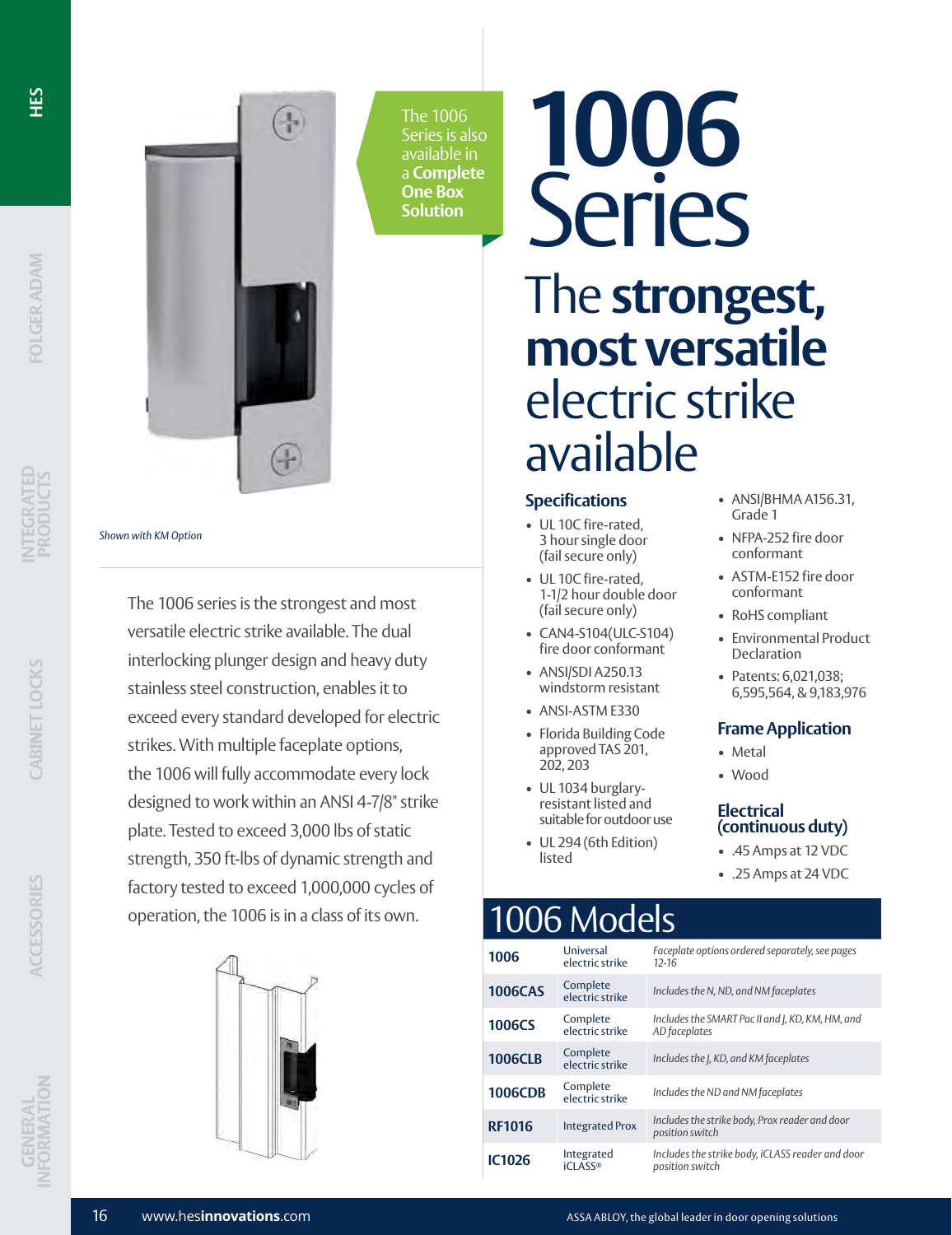FRTIFIF









### *Diagram shown with N Option*

### **Standard Features**

- Stainless steel construction
- Tamper-resistant
- Static strength 3,070 lbs (fail secure)
- Dynamic strength 350 ft-lbs (fail secure)
- Endurance 1,000,000 cycles
- Fail secure
- Dual-voltage 12 VDC or 24 VDC continuous duty
- Non-handed
- Internally mounted solenoid
- Accommodates up to 1" deadbolt
- Plug-in connector
- Full keeper shims for horizontal adjustment
- Trim enhancer

**CYLINDRICAL** 

FIELD SELECTABLE<br>(12 OR 24VDC)

• 5 Year limited warranty

### **Optional Features**

**LBM** » Latchbolt monitor

**LBSM** » Latchbolt strike monitor

- Fail safe
- Interchangeable faceplates *Monitor Switches may not work with all faceplate options (see pages 12-16)*

### **Accessories**

**1000-102** » Rain guard

**1006-103** » Full keeper shims

**1000-104** » Lip extension trim adapter

**1006-105** » Trim enhancer BLK (goof plate)

**1006-109** » Trim adapter **1000-110** » Replacement strike plate **1000-130** » KD filler plate

**SPECIALTY** 

SPECIALTY<br>LOCKSETS

OUTDOOR<br>RATED

WINDSTORM

**TISTEI** 

**150** » Strike latch guard **HESCUT-MTK** » Metal template kit **2004M** » ElectroLynx® adapter **2005M3** » SMART Pac® III **2006M** » Plug-in buzzer

### **Finishes**

- **630** » Satin stainless steel
- **605** » Bright brass
- **606** » Satin brass
- **612** » Satin bronze
- **613** » Bronze toned
- **629** » Bright stainless steel
- **BLK** » Black *\*Complete Pacs are only available in the 630 finish*



**ASSA ABLOY** 

**FIRE RATED** 

**MORTISE LOCKS**<br>WITHOUT<br>DEADBOLTS

**GRADE 1**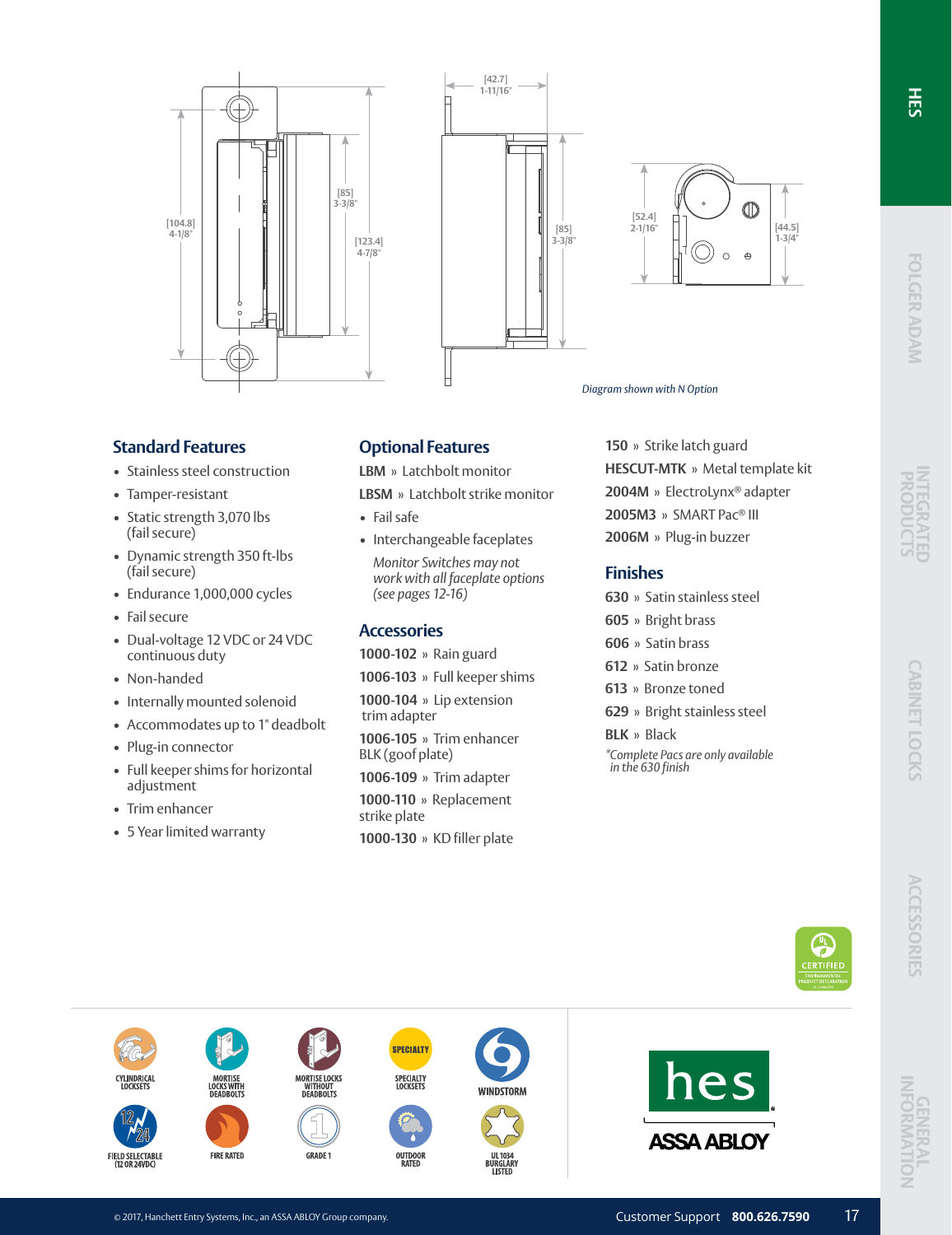# **1006CS** Smart Strike™

### The **Complete One Box Solution** for all cylindrical and mortise locksets, with or without a 1" deadbolt

**The 1006CS Smart Strike** includes a 1006 electric strike body and SMART Pac® III plus faceplates and brackets that can provide the same function as any of the following options:

| Option           | H Option         | <b>HTD Option</b> |
|------------------|------------------|-------------------|
| K Option         | <b>HD</b> Option | N Option          |
| <b>KD</b> Option | <b>HM Option</b> | ND Option         |
| <b>KM</b> Option | <b>HT</b> Option | NM Option         |

### **Compatible Locksets:**



# **1006CAS** Complete for **Recapture** The **Complete One Box Solution** for deadbolt recapture

**The 1006CAS** includes the 1006 electric strike body plus faceplates and brackets that provide the same function as any of the following options:

N Option ND Option NM Option



*\*Complete Pacs are only available in the 630 finish*

# **1006CLB** Complete for Latchbolt Locks

The **Complete One Box Solution** for all cylindrical and mortise locksets

**The 1006CLB** includes the 1006 electric strike body plus faceplates and brackets that provide the same function as any of the following options:

| Option   | <b>KD</b> Option |
|----------|------------------|
| K Option | <b>KM</b> Option |

### **Compatible Locksets:**

**INTEGRATED** 

 $\frac{1}{50}$ 

FOLGER ADAM

# **1006CDB** Complete for Deadbolt Locks

The **Complete One Box Solution** for all locksets with a 1" deadbolt

**The 1006CDB** includes the 1006 electric strike body plus faceplates and brackets that provide the same function as any of the following options:

H Option HD Option HM Option HT Option HTD Option N Option ND Option

NM Option

### **Compatible Locksets: Compatible Locksets:**



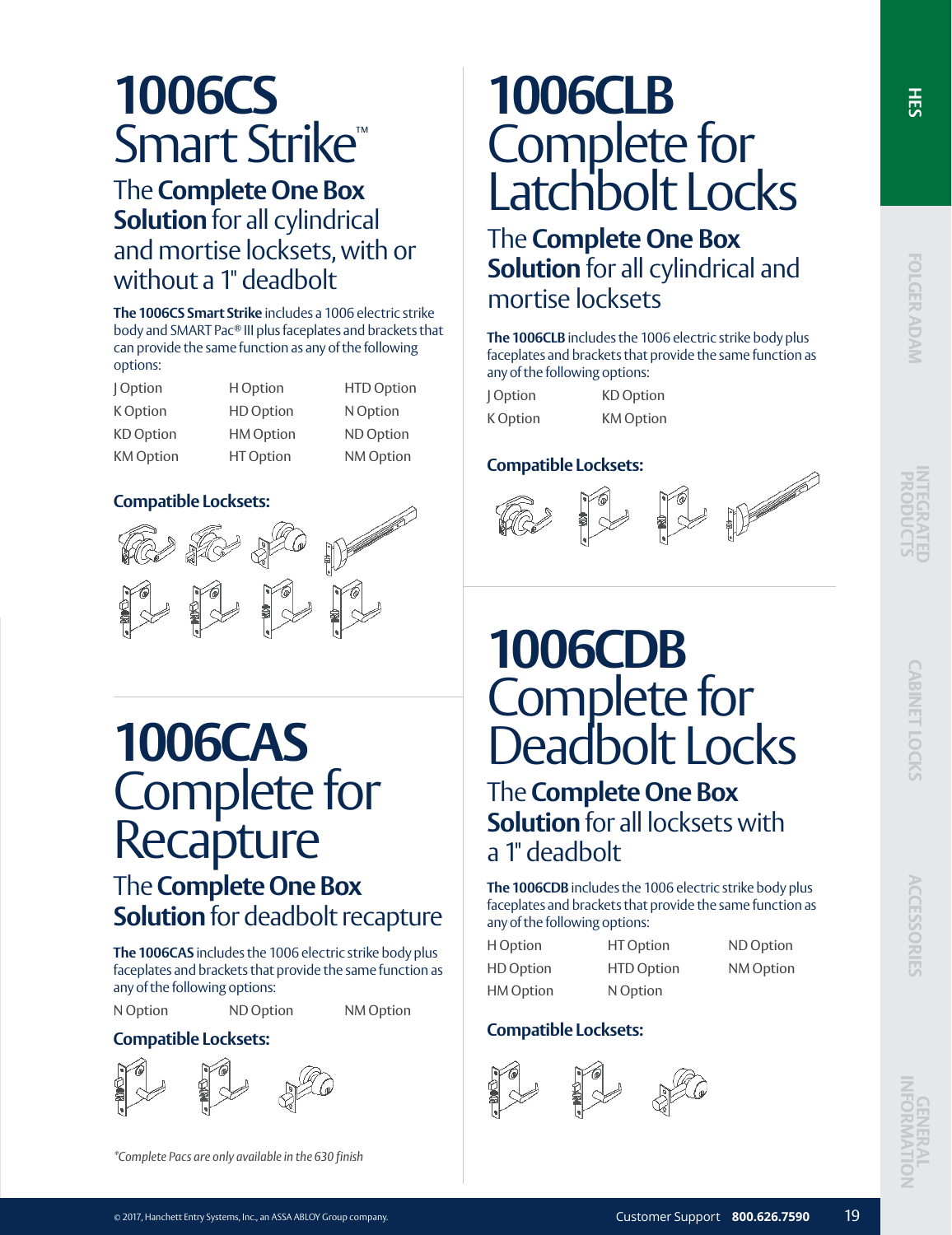## **1006 Series** Faceplate Options



*Operation: Lockout function. The electric strike will not release if the deadbolt is extended. The deadbolt is retracted during traffic hours. The latchbolt is retracted by the keeper. The keeper returns to the locked position.*



4-7/8" × 1-1/4"

4-7/8" × 1-1/4"

# **HTD** Option

**HM** Option

release when deadbolt is extended

Sargent (7800, 8200 & 9200), Yale (8800)

**For use with:** Mortise locksets with a 1" deadbolt and no deadlatch or a center positioned deadlatch. Strike will not release when deadbolt is extended

**For use with:** Mortise locksets with a 1" deadbolt. Strike will not

**Compatible locksets:** Accurate, Arrow, Baldwin, Best, Corbin Russwin, Falcon (45H, 47H, 34H & 37H), Marks, Omnia, PDQ,

**» ANSI/BHMA Numbers:** E09391, E09392, E09393, E09331, E09332, E09333

**Compatible locksets:** Sargent (7700 & 8100), Schlage, Yale (8700) **» ANSI/BHMA Numbers:** E09391, E09392, E09393, E09331, E09332, E09333



*Operation: Night latch function. The deadbolt is retracted during traffic hours. The latchbolt is released by the keeper and keeper returns to the locked position.* 

### **ND** Option

**For use with:** Mortise locksets with a deadbolt used for night latch function only

**Compatible locksets:** Sargent (7700 & 8100), Schlage, Yale (8700) **» ANSI/BHMA Numbers:** E09391, E09392, E09393, E09331, E09332, E09333

### **NM** Option

 $\boxed{\circ}$  $\overline{\circ}$  $4 - 7/8" \times 1 - 1/4"$ 

 $4 - 7/8" \times 1 - 1/4"$ 

 $\overline{\circ}$ 

 $\boxed{\circ}$ 

**For use with:** Mortise locksets with a deadbolt used for night latch function only **Compatible locksets:** Accurate, Arrow, Baldwin, Best, Corbin Russwin, Falcon (45H, 47H, 34H & 37H), Marks, Omnia, PDQ, Sargent (7800, 8200 & 9200), Yale (8800) **» ANSI/BHMA Numbers:** E09391, E09392, E09393, E09331, E09332, E09333

*The following legacy faceplate options remain available for order. Suggestions are provided below for more versatile options.* 

| A Option         | replaced by AM Option  | K-2 Option | combined into KM-2 Option |
|------------------|------------------------|------------|---------------------------|
| H Option         | replaced by HM Option  | A-2 Option | replaced by DB-2 Option   |
| <b>HD Option</b> | replaced by HTD Option | H-2 Option | replaced by DB-2 Option   |
| <b>HT Option</b> | replaced by HTD Option | N-2 Option | replaced by DB-2 Option   |
| K Option         | replaced by KM Option  | T-2 Option | replaced by DB-2 Option   |
| N Option         | replaced by NM Option  |            |                           |

*"For use with" information is offered as a recommendation only. Reference should be made to the lockset Continued on next page » manufacturer for proper installation instructions necessary to meet compatibility requirements.*